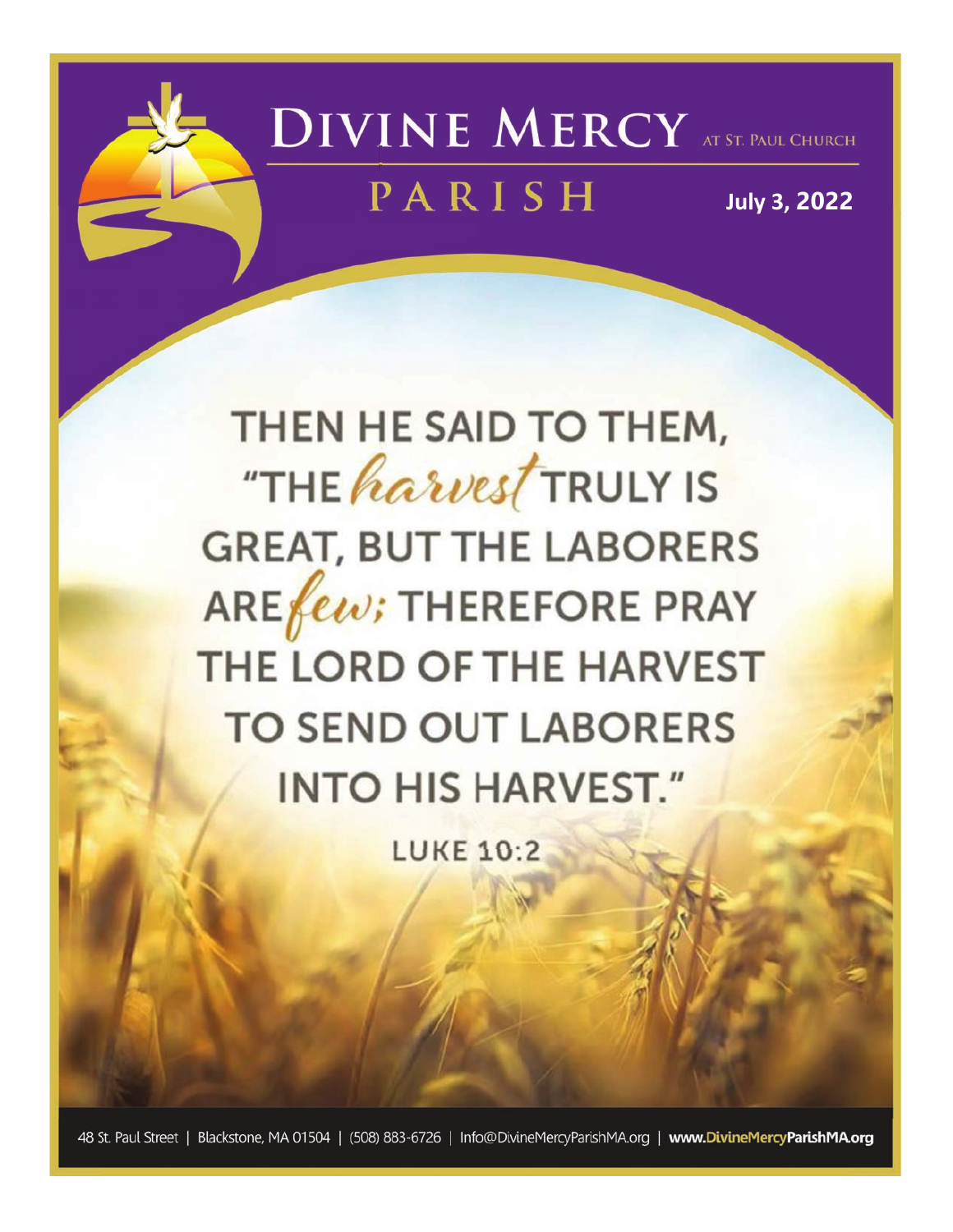48 Saint Paul Street Blackstone MA 01504 3 Parish Office 508-883-6726 Fax 508-883-2079 Email: info@divinemercyparishma.org Website: www.divinemercyparishma.org

#### PASTORAL TEAM

Pastor Rev. John Larochelle Email: pastor@divinemercyparishma.org

Deacon Mike Hafferty Email: deacon@divinemercyparishma.org

Pastoral Associate Toni Harvey Email: to follow

Administrative Assistant Maureen Briand Email: to follow

Religious Education Coordinator Mrs. Debi Campano 508-883-2590 Email: to follow

Facilities Manager Paul Beauliue



### PEVENTING CHILD ABUSE IS EVERYONE'S RESPONSIBILITY

 It is every adult's moral Responsibility to protect victims of abuse by reporting suspected abuse or neglect to the responsible authorities. For assistance you may call: The Office for Healing and Prevention at the Diocese of Worcester at 508-929-4363. Safe Environment Training for all staff and volunteers and CORI back ground checks for all those who work with our children and youth are required at Divine Mercy.

Divine Mercy Mission Statement

#### MASS SCHEDULE

Saturday Vigil, 4:00 p.m.

Sunday, 8 :00 a.m. and 10:30 a.m.

Monday, Tuesday, Thursdays 8:00 a.m. No Mass Wednesday—Father's Day Off

> Friday, 6:30 p.m. followed by Benediction

Holyday Masses as announced

Confession Saturday @ 3 p.m. or by appointment

#### CONTACT DETAILS PARISH OFFICE HOURS

Monday through Friday 8:30am—2:00pm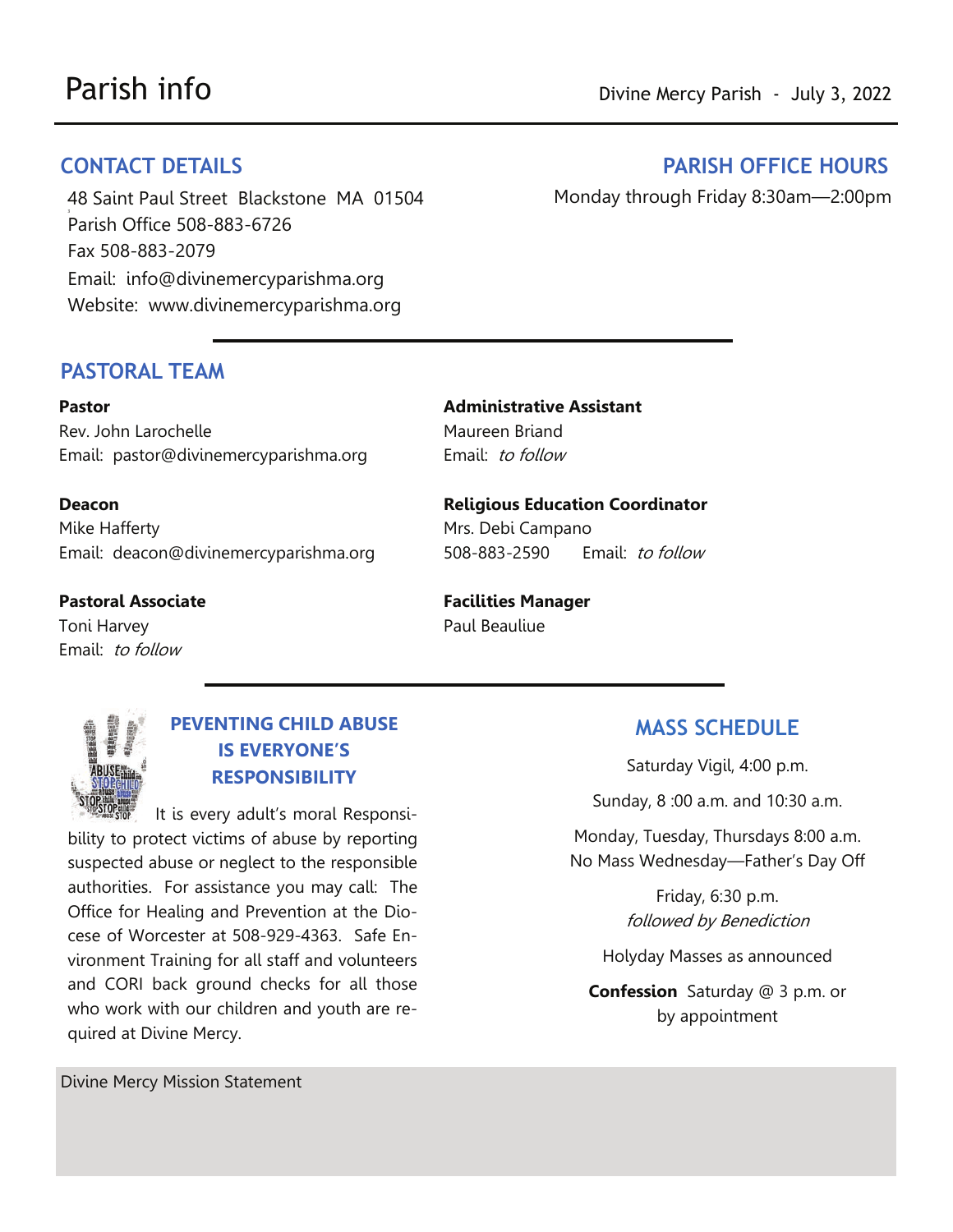

| <b>SATURDAY</b><br>4:00 PM         | July 2<br>Normand Lorange<br>-15thh Anniversary<br>By Family         |
|------------------------------------|----------------------------------------------------------------------|
| <b>SUNDAY</b><br>8:00 AM           | July 3<br>Michael J Adam<br>By Mom, Dad, and Joe                     |
| 10:30 AM                           | Constance Bergeron<br>By Family<br>Isabella Lavimodiere<br>By Family |
| <b>MONDAY</b><br>8:00 AM           | July 4<br>Frances and Henry Martin<br>By Family                      |
| TUESDAY<br>8:00 AM                 | July 5<br>All Souls in Purgatory                                     |
| <b>WEDNESDAY July 6</b><br>No Mass |                                                                      |
| <b>THURSDAY</b><br>8:00 AM         | July 7<br>Joseph and Phyllis Szlosek<br>By Family                    |
| <b>FRIDAY</b><br>6:30 PM           | July 8<br>People of Divine Mercy Parish                              |

 Members of the family requesting the Mass are asked to bring the gifts of bread and wine to the altar





SATURDAY, July 9 / 4 pm Extraordinary Ministers of Holy Communion Joseph DiPietro / Ann Marie Watson Lector Gloria Dufault / Claire Dumas ALTAR SERVER Suzanne Clark—Georgette Lavoie **GREETER** Collen Curis / Claire Dumas

SUNDAY, July 10 / 8 am Extraordinary Ministers of Holy Communion Mary Jane Benjamin / Gerry Finn Lector Dan Doyle / Patricia Finn

ALTAR SERVER Gemma March / Nicholas Marsh **GREETER** Mary Jane Benjamin / Susan Hayes, Renee Perron

Sunday, July 10 / 10:30 AM Extraordinary Ministers of Holy Communion Rob Costanza / Carolyn Walsh Lector Rita Benoit / Connie Powers ALTAR SERVER Harry Goding **GREETER** Suzanne Fugere / Pauline Lariviere / Carolyn Walsh

**DIVINE MERCY MASS BOOK** will be open this week, on Friday, July 8th beginning at 9:00am to members of St. Augustine and St. Theresa Parishes for the remainder of this year.

To request a Mass Intention, please come to the back of the rectory, next to the church. Maureen and Toni are available to schedule your Mass Intentions.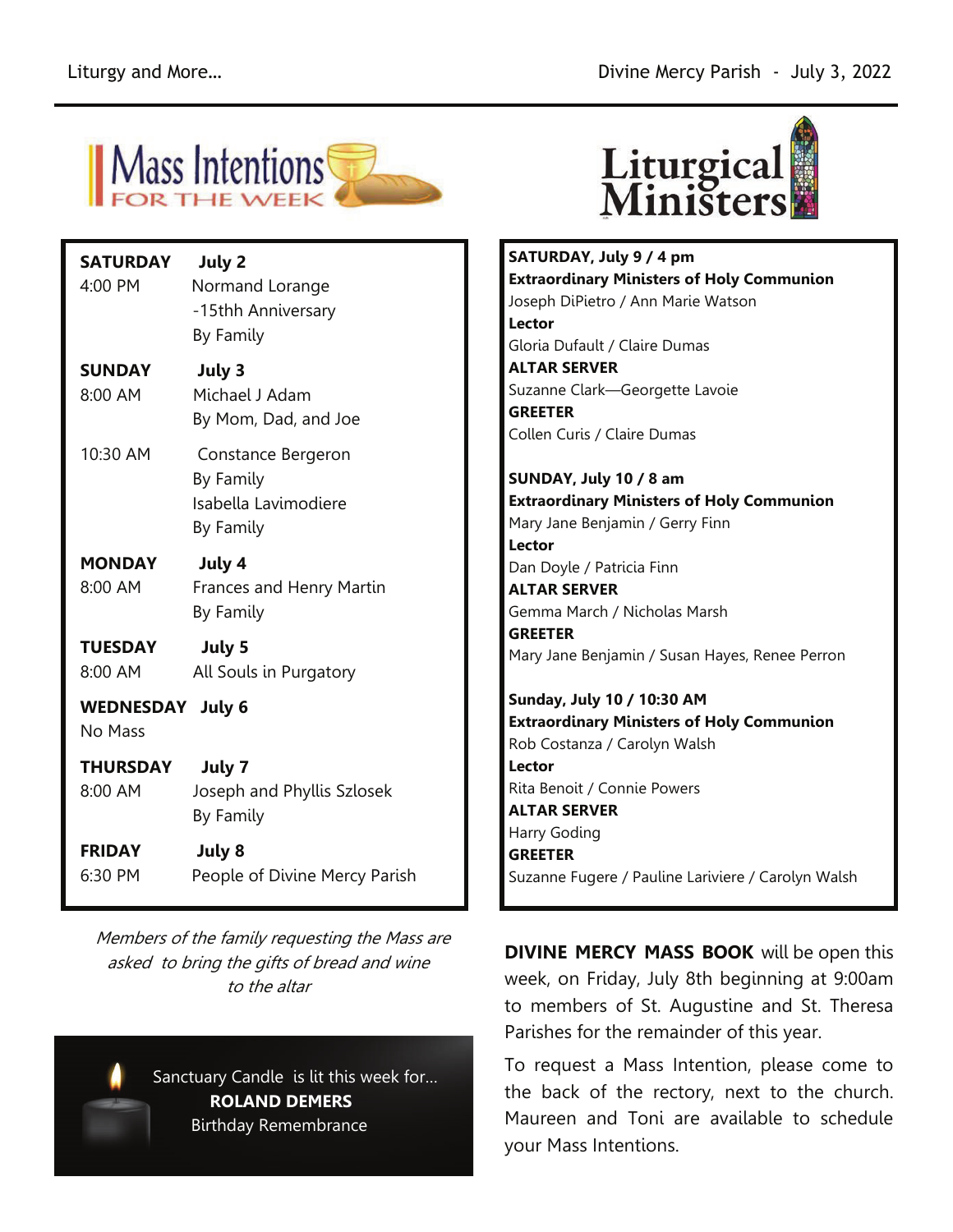Dear Friends in the Lord,

It's been a long and difficult road over this past year to arrive at this weekend. Just over a year ago, as I lay prostrate on the floor of our Cathedral in Worcester about to be ordained a priest, I could not have envisioned any of what was soon to come in our corner of the Blackstone Valley, or what God had in store for me personally. Amidst all of the recent challenges and heartache that we've all experienced, however, the following quote from Saint Faustina Kowalska's journal struck me as particularly appropriate for this weekend in our new Divine Mercy Parish.

*"My child, life on earth is a struggle indeed; a great struggle for my kingdom. But fear not, because you are not alone. I am always supporting you, so lean on Me as you struggle, fearing nothing. Take the vessel of trust and draw from the fountain of life – for yourself, but also for other souls, especially such as are distrustful of My goodness." (No. 1488)*

Life on this earth is about coming to know and love God so that we can serve Him in this world and be happy with Him forever in heaven. This is not as easy as it sounds but Jesus is here to support us. We need to trust in him each and every day, no matter how difficult the circumstances. God is with us always, in the small struggles just as much as the big.

As our three communities come together in these coming weeks and months to form a completely new Parish there is much work still to be done. I ask for your patience with me, your very new pastor, and the staff, as we all learn to work together. If you see something that has been missed or a mistake that has been made please let me know. I will do my best to correct it as quickly as possible.

In Christ's Peace, Fr. John Larochelle

#### RELIGIOUS EDUCATION

Stay tuned for upcoming announcements on the Divine Mercy Parish Integrated Religious Education Program for this fall!

Kids Kamp announcement will be coming soon! Get ready for fun, snacks, games and if you're not careful, you may just learn something!

14th Sunday in Ordinary Time "He said to them, 'The harvest is abundant, but the laborers are few…'" Luke 10:2 As Catholics we are all called to serve. Each of us has been given "charisms" otherwise known as gifts from the Holy Spirit to help build God's Church. Our charisms can only be used for good. We know that we are using them in the right ministry when we are filled with joy and we want to share stories about our charitable works. Discern how God is calling you to use your charisms. Say "yes" to what God is calling you to do and then do it! Share your joy and invite others to do the same.



**BAPTISM:** Baptisms are normally scheduled on Sundays. Please contact Fr. John Larochelle or Deacon Mike Hafferty for catechesis and to make arrangement for celebration of the sacrament.

RITE OF CHRISTIAN INITIATION OF ADULTS: Adults wishing to become Catholics or complete the Sacraments of Christian Initiation (Baptism, Confirmation, Eucharist) should contact the rectory for details.

RECONCILIATION/PENANCE: Saturdays from 3:00pm to 3:40pm or by appointment.

MARRIAGE: Marriage preparation takes about one year in advance of your anticipated marriage.

Couples who wish to marry at Divine Mercy Parish should make arraignments to meet with Father John Larochelle as soon as possible.

ANNOINTING OF THE SICK: Please call the rectory for a hospital visit or anointing of the sick appointment.

HOMEBOUND: Communion calls to the homebound are important pastoral concerns. Please call the rectory to notify us of those unable to come to church.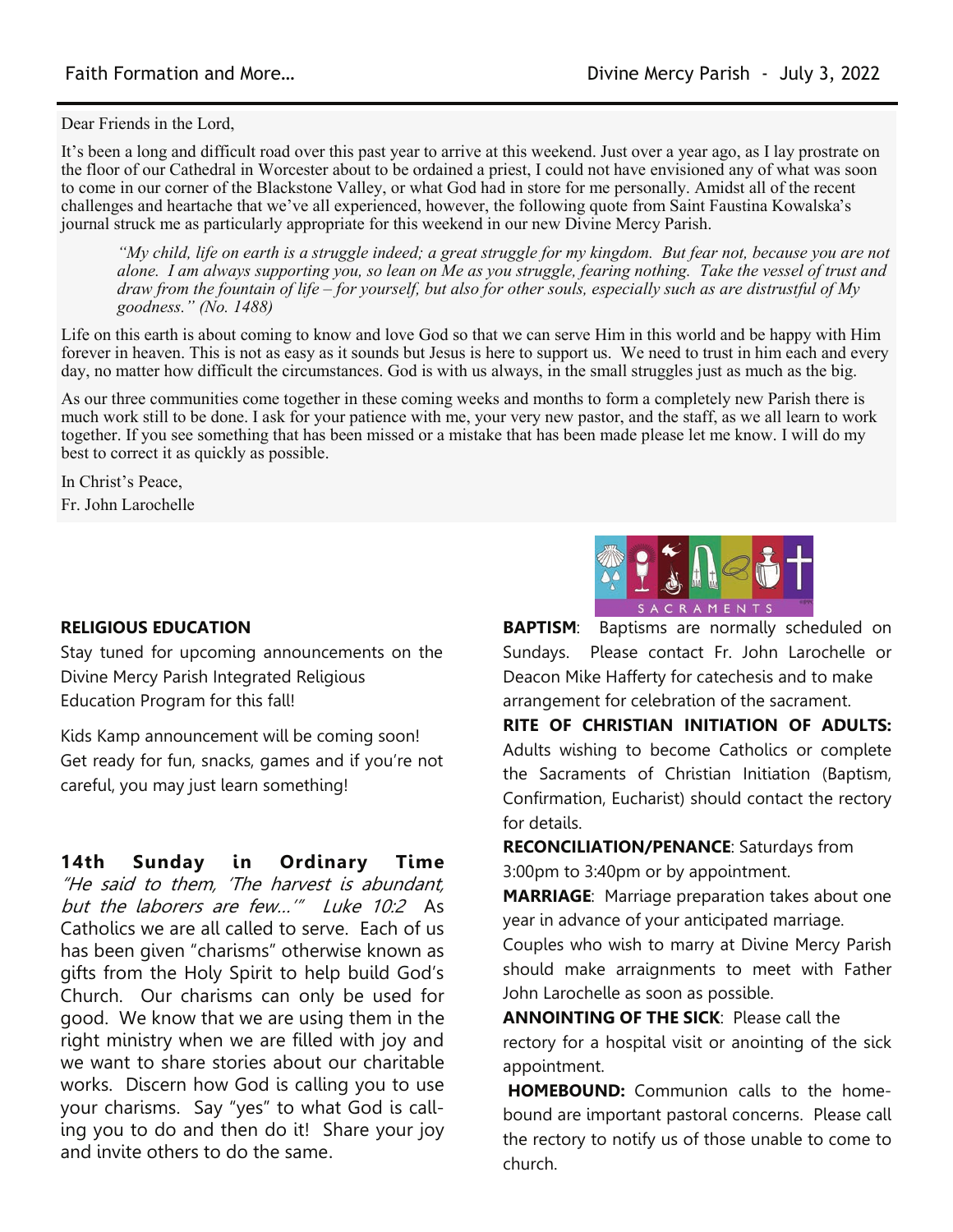Now that our new parish *Divine Mercy* has opened, we are getting busy with not only merging, and growing ministries that have existed in one, two, or three of the previous parishes, but we will be growing new ministries to serve our parish members and community. We will continue to pray faithfully as we move forward, guided by Divine Renovation's ministry approach, Fr. John and the Holy Spirt! We will keep you informed (and involved) not only in this space, but other forms of communication as well!

12 Golden Steps is an addiction recovery group that previously met on St. Theresa's property, has relocated to Divine Mercy Parish. This group meets Monday thru Saturday from 12noon to 1pm in the Parish Center.

#### Blackstone-Millville Food Pantry

The Blackstone-Millville Food Pantry is located in the Parish Center at Divine Merch Parish, at 48 St. Paul Street Blackstone.

It is open to residents of Blackstone and Millville. Residents are required to have a photo ID and proof of residency.

The Food Pantry is open on Tuesdays from 7 pm— 8pm and on Saturdays from 10am—11am.



#### Church Offering Envelopes for Divine Mercy Parish have been ordered.

Existing parishioners from all three parishes who are transitioning over

to Divine Mercy Parish, you do not need to sign up for envelopes. The Divine Mercy offering envelopes will automatically be mailed to your homes over in August. In the mean time, please continue to use your prior parishes envelopes until your new ones arrive.  $BUT$ ... starting July 1st please make all checks payable to Divine Mercy Parish. Thank You!

#### Twice Treasure Thrift Store:

Twice Treasured is Divine Mercy Parish's thrift store where strangers become friends and friends reconnect. The thrift store will be CLOSED on Monday, July 4th.

Also, just a friendly reminder: we do not accept clothing at the store. There is a clothing bin in the church parking lot where you can put your bagged donation of clothes. We are always in need of unique and collectible items. If you are downsizing or just cleaning out a cupboard or area in your house, we thank you for considering donating your items to Twice Treasured.



A donation has been made to the church's endowment fund in loving memory of: Stephanie Rose Nelson May she rest in the peace of Christ!

#### Weekly Offertory July 3, 2022

Weekly Offering \$ 2nd Collection \$ On-line Giving \$ TOTAL COLLECTION \$

Additional Income: Thrift Store \$